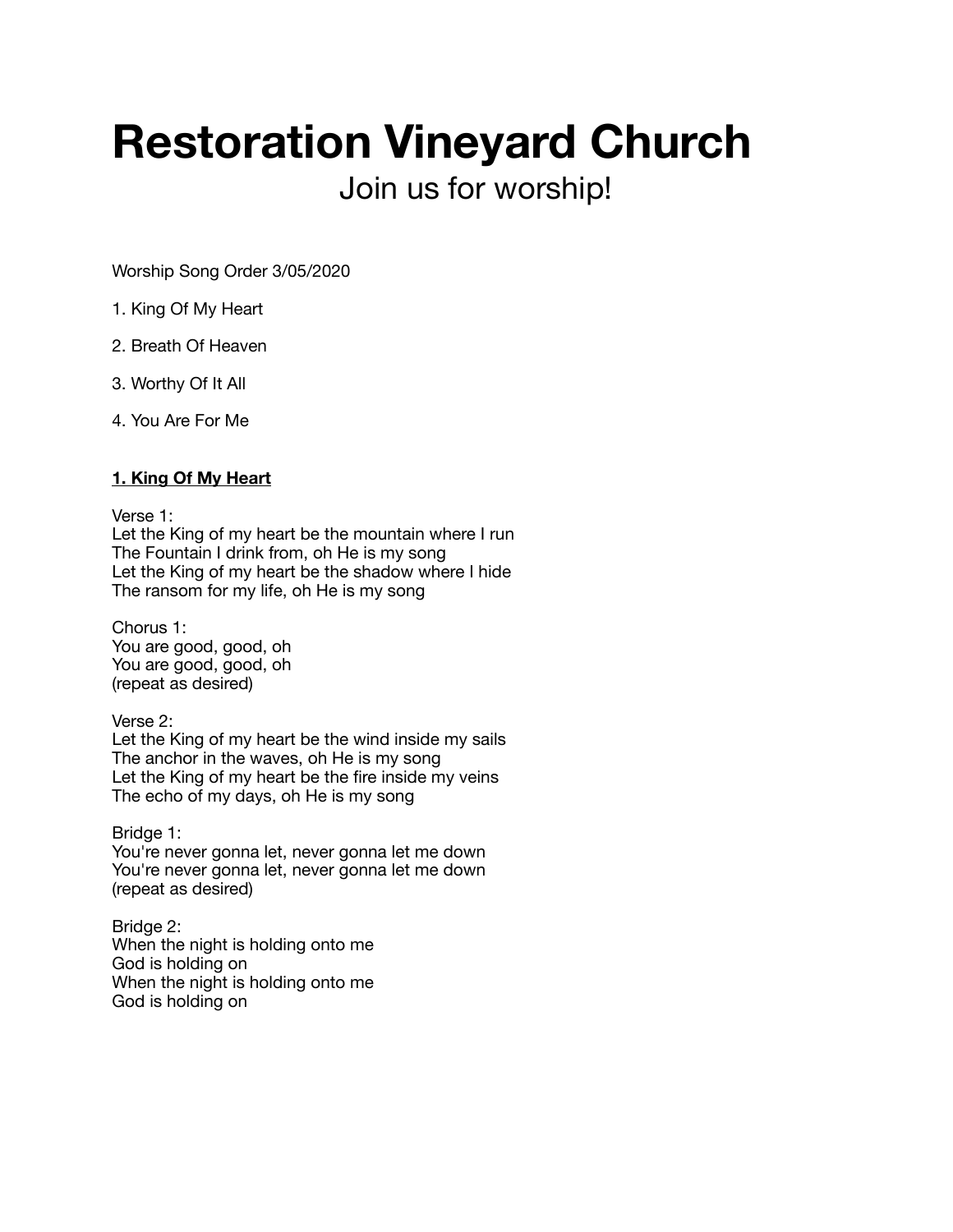#### **2. Breath Of Heaven**

(verse 1)

Find me on my knees In the middle of the storm You're reaching out for me From the center of your heart

(Pre chorus) And I will fear no evil Your heart is close to sorrow Your rod and staff they comfort me

(Chorus) I know that this too shall pass I leave it all in your hands And I will sing It is well with my soul And when the trial still stands your love will be my defense And I will sing It is well with my soul

(Verse 2) Find me wrapped in peace In the middle of the fight You hold my victory You always have And you will for all my life

(Pre chorus) And I will fear no evil Your heart is close to sorrow Your rod and staff they comfort me

(Chorus) I know that this too shall pass I leave it all in your hands And I will sing It is well with my soul And when the trial still stands your love will be my defense And I will sing It is well with my soul

(Bridge) As I open up my mouth to sing Would you open up this heart of mind Breath of heaven come alive in me